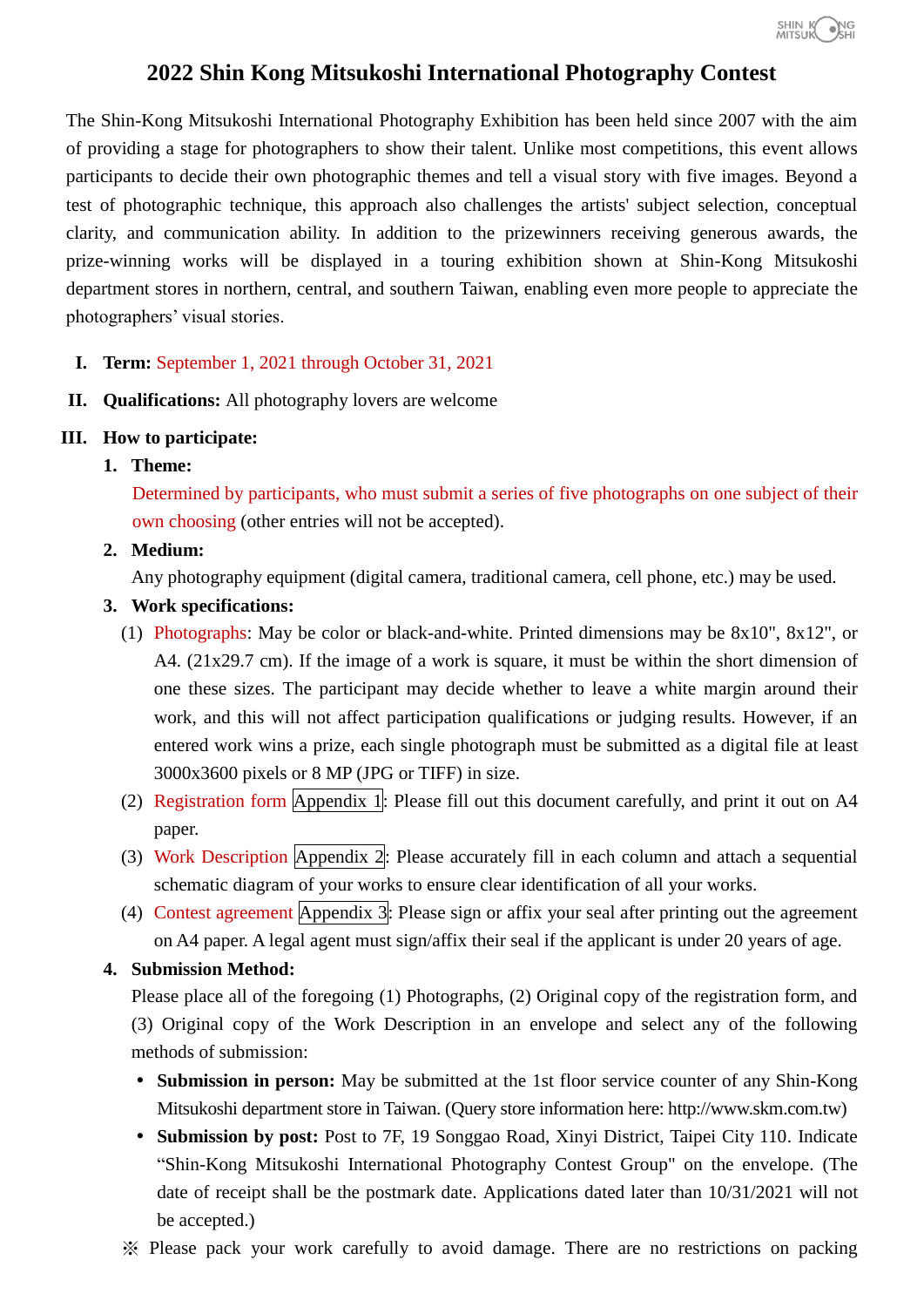

materials, but the package as a whole may not exceed 30×40 cm in size. Avoid damage during the transport process due to improper taping or over-sized packages.

#### **5. Public announcement of prizewinners:**

Prizewinners will be announced on the official Shin Kong Mitsukoshi Cultural and Educational Foundation website before December 30, 2021. Prizewinners will also be notified by e-mail or telephone.

#### **IV. Awards**

- **First Place** (1 winner): NTD 120,000
- **Second Place** (1 winner): NTD 60,000
- **Third Place** (1 winner): NTD 30,000
- **Special Jury Award** (2 winners): SAMYANG AF 35mm F1.4 FE Lens
- **Outstanding Work Award** (5 winners): FUJIFILM Instax Share SP-3 Smartphone Printer + FUJIFILM Instax Square Instant Film
- **Selected Work Award** (10 winners): VANGUARD Veo Go 46M Camera Backpack
- **Special Award of the Year** (3 winners): GARMIN Venu 2 Amoled GPS Smartwatch

※ Special Award of the Year is an award for individual works, and 3 works will be chosen from entered works of the year by the judges; this award is independently established, and winners of other awards are still eligible for this award.

※ All prizewinning works may participate in the showings of the "2022 Shin Kong Mitsukoshi International Photography Exhibition" in northern, central, and southern Taiwan, and the prizewinners will also receive one "2022 Shin Kong Mitsukoshi International Photography Contest Commemorative Album", one "Certificate of merit," and 2 admission tickets to the "Invitational Exhibition of the Works of Famous International Photographers." (Actual prizes awarded are at the sole discretion of the organizer.)

### **V. Judging**

Submitted works will be judged based on: image quality (60%), creativity (20%) and composition  $(20\%)$ .

### ▋**Image quality**

The role of photography equipment and functions of peripheral devices has continuously evolved along with rapid developments in science and technology. Likewise, this competition has also advanced with the times and technology trends. Novel and diverse media challenge the creator's interpretation of the art of photography, and in turn new interpretations change the viewer's perspective on appreciating the art of photography. What does not change is the artist's expression of the essence of photography, including technical understanding of the tools of photography, observation of the environment, source lighting, timing, composition and the interaction between the photographer and the photographed. Only after careful consideration and evaluation from different points of view can the photographer faithfully capture the moment. This is why image quality is weighted 60% of the total score.

## ▋**Creativity and Composition**

Since this contest is themed around "Five photographs tell a visual story" the artist must come up with ideas of how to tell a story through five photographs. Creativity, composition, visual energy,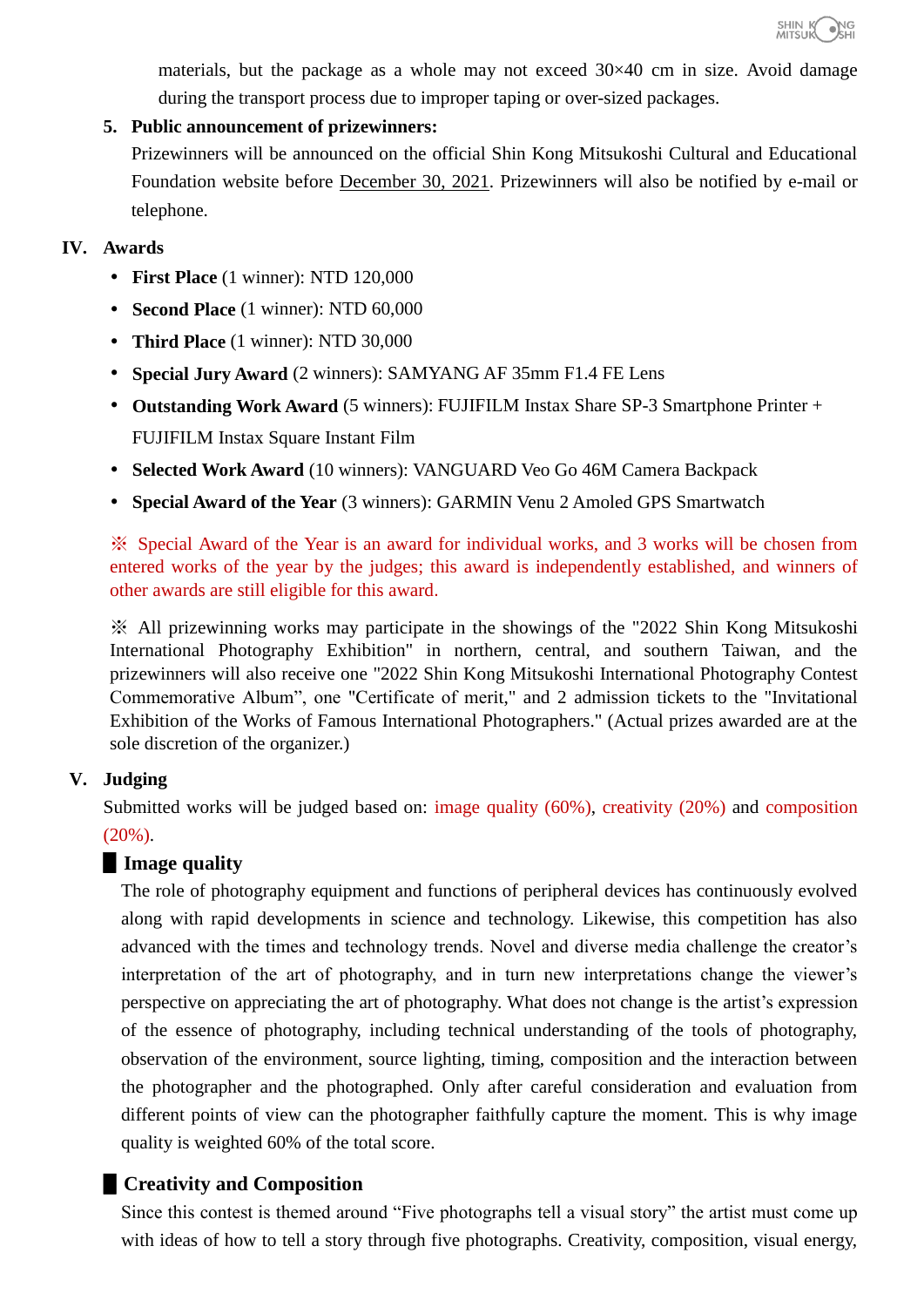

the logic and relationship among the five photographs, as well as the overall subject matter are all criteria considered for this portion of the score.

### ▋**Post-processing**

The ever increasing sophistication of technology provides the photographer with a diverse array of new techniques to realize the visual creativity of their photographs. Different aspects of the media can be used to achieve a variety of effects. The artist may consider the degree of post processing required for the photograph according to the type of image being created. Fine tuning of the image to enhance the aesthetic quality of the image, to bring out details and layers, or to express the story that the artist has in mind – all of these may add to the score of your work, however over-processing a photo may lose the original essence of the image. Though technology brings powerful functions and convenience, these new features further test the artist's visual creativity and creative expression.

If any of the following conditions apply to a submitted work, it will be deemed as having not complied with the contest requirements, and will not be eligible for judging:

- 1. This year's Registration Form per Appendix 1 hasn't been used; using registration forms from past years of this contest will also be deemed as eligible.
- 2. Work Description per Appendix 2 hasn't been submitted.
- 3. An original signed copy of the Consent Letter per  $\overline{Appendix 3}$  hasn't been submitted.
- 4. Relevant documents don't meet the requirements of the General Regulations of Contribution (e.g print format, no signature or seal of a legal representative).
- 5. The output size of photos does not meet requirements (sizes such as 4x6, 3x5).
- 6. A watermark or any text, symbol, or modification is added on the front or back of a photo for entrant identification.

### **VI. Participation rules and statement**

- 1. Those who wish to register to participate in the contest should carefully read these rules and statements. By submitting works to participate in the contest you agree to comply with the rules of the contest and agree to allow the organizer, in accordance with the law, to collect, process and use your personal information.
- 2. All entered works must have been personally photographed by the participant, and must be entered under the participant's real ID information; no anonymous submissions will be accepted. The participant must possess all rights to the entered work, and the organizer may revoke the qualifications of any work that does not comply with regulations.
- 3. The participant shall be responsible for confirming that all written information is truthful and correct, and that the entered work does not infringe upon the trademark, patent, or copyright of a third party, or violate other laws and regulations. If an application is untruthful or violates the contest rules, and the facts have been verified, the participant agrees that the organizer may revoke his or her prizewinning qualifications, and any awards (including prize money, prices, certificate of merit, etc.) have already been accepted must be immediately returned. The participant shall be willing to bear all responsibility in such cases, and the organizer shall not be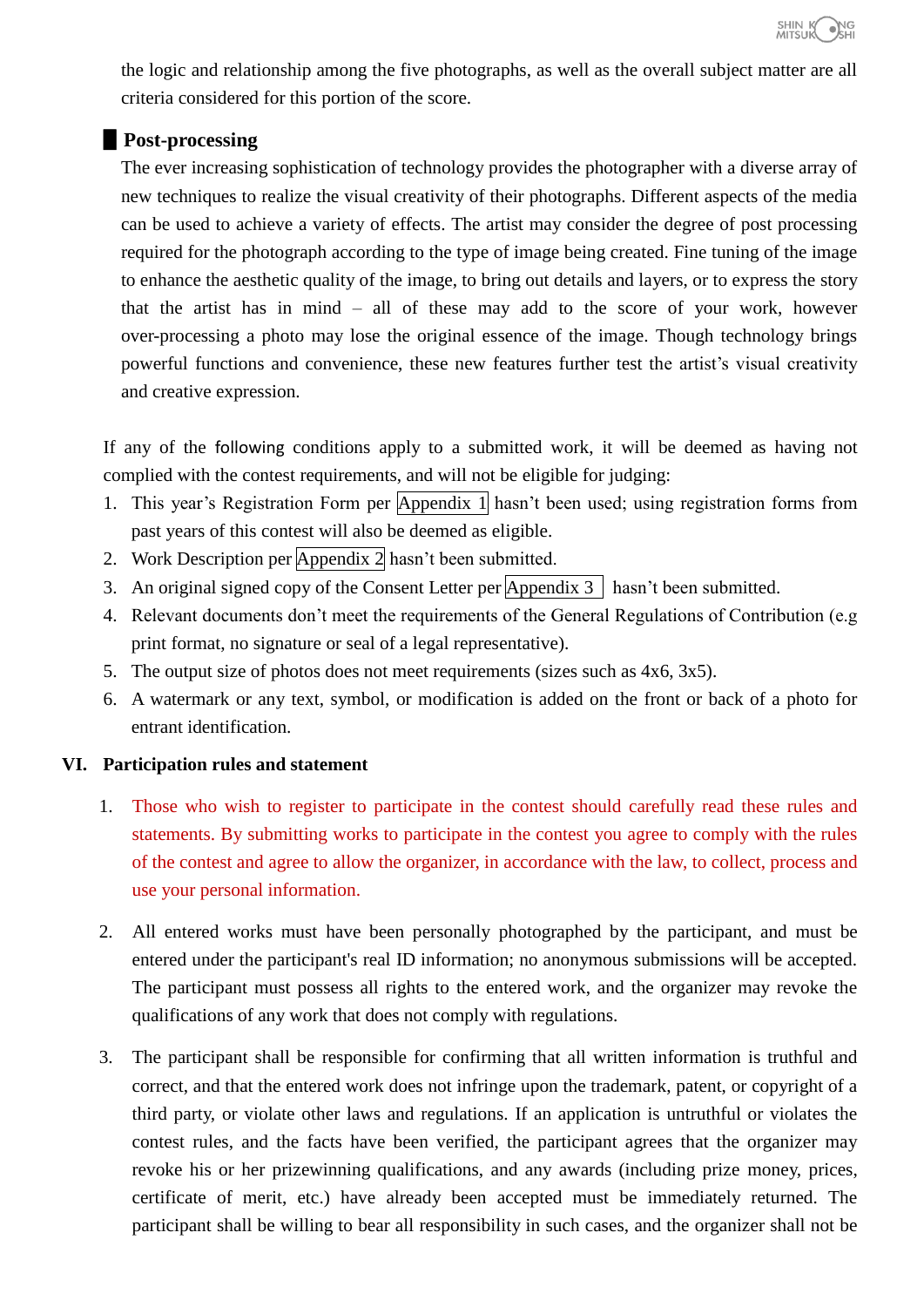involved.

- 4. An entered work must have been completed no earlier than three years prior to the contest (2018/9/1-2021/10/31); the work may not have received any domestic or foreign competitive award, nor may it have been publicly issued or displayed, including in print publication and exhibition. However, this restriction shall not apply if the work has been posted on the individual's personal website, blog, or on a Facebook page.
- 5. There is no restriction on sets of works registered by each entrant; if multiple works are awarded, the organizer will select the best one though the Award of the Year can be attained along with other awards.
- 6. Participants must respect the final decisions of the judging committee engaged by the organizer, and may not demand the cancellation of award qualifications.
- 7. Regardless of whether they win an award, entered works that have been submitted successfully will not be returned (including those works not complying with requirements); please be aware of this condition. Participants who wish to preserve their original works are asked to preserve the works ahead of time or reconsider participation.
- 8. If entered works suffer any damage prior to delivery to the organizer, the organizer shall not accept any responsibility.
- 9. The organizer shall contact the prizewinners by e-mail and telephone after the announcement of the prizewinner list. After confirming their identity, the prizewinners must submit a high-resolution digital file on disk of the prizewinning work within a certain period of time, and those who fail to do so shall be deemed to have given up their prize-winning right.
- 10. Entrants agree to authorize gratis copyright of the prize-winning work to the organizer, which will be irrevocable, with permanent effect, and applicable worldwide, i.e. the right to reproduce, distribute the prize-winning work or make derivatives thereof (including record of the creator's name) on any media at the present or in the future, e.g. use it in series events of Shin Kong Mitsukoshi International Photo Joint Exhibition for the purpose of event promotion, display the prize winner's work publicly, use it in graphic productions of this event and publish it on websites, etc. Prize winners that don't consent to the above conditions will be deemed as waiving their prize-winning right. Entrants cannot take any action or make any statement violating rules of this contest once entered.
- 11. Prizewinners must bring personal identification (foreign nationals must bring their passport and alien residence certificate)
- 12. In accordance with Articles 2 and 3 of the Standards of Withholding Rates for Various Incomes," a 10% award income tax must be paid when the award value exceeds NT\$20,000; if prize winners are not individuals residing in the ROC (i.e., natives and foreign nationals who have not resided in the ROC for over 183 days), regardless of the amount received by the prize winners, they can only receive their prize after a 20% award income tax has been deducted from the award income. In case of cash awards, tax will be deducted from the amount of such award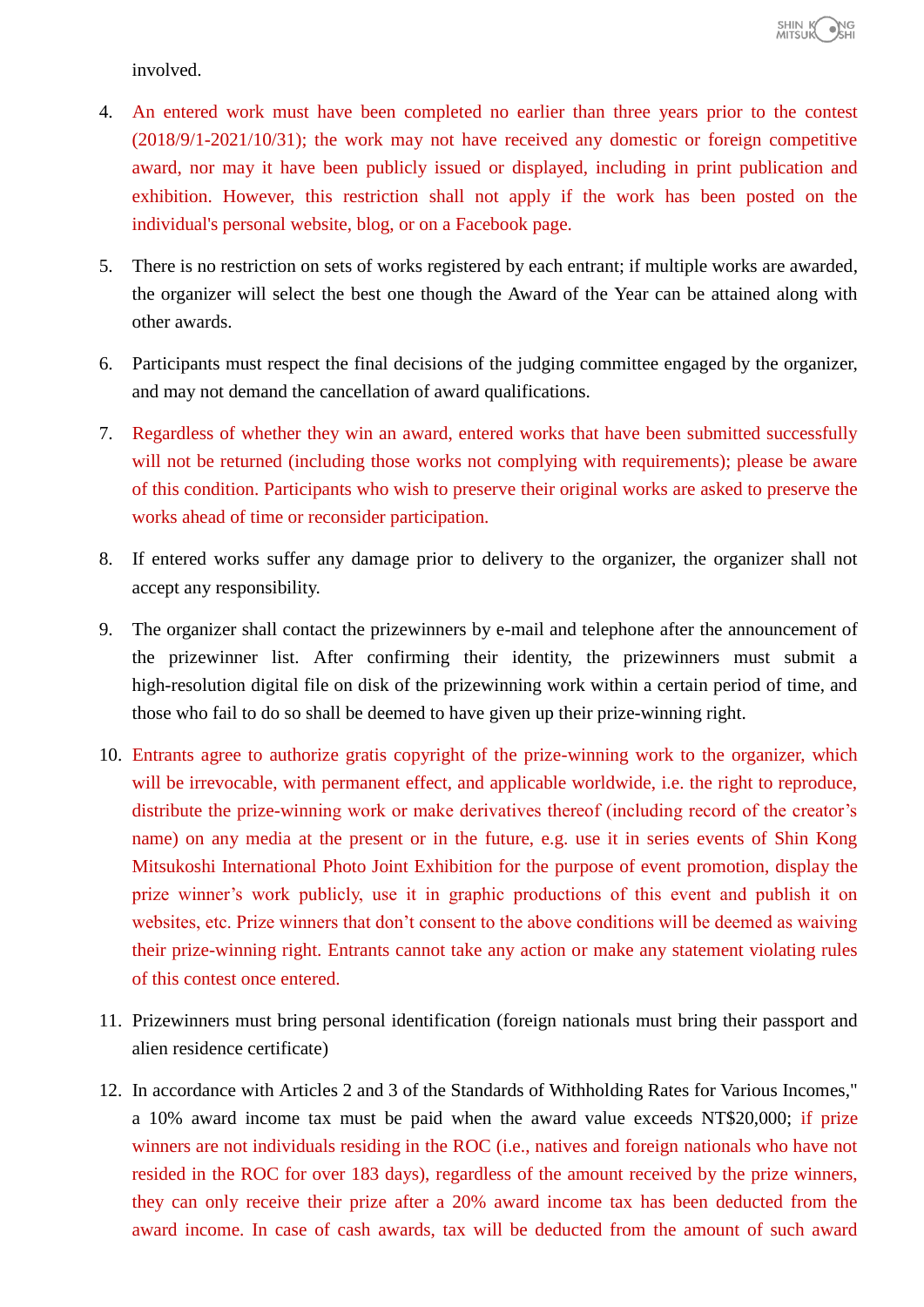

before being remitted to a designated account (foreign currency account will be limited to USD, and exchange rate will be based on the actual exchange rate on the day of remittance) .

13. With regard to any matters not dealt with in the foregoing paragraphs, when the English and Chinese versions of relevant regulations or explanations are inconsistent, the Chinese shall take precedence. The organizer reserves the right to explain, revise, and add to these contest rules, statements, and explanation of awards.

#### **VII. Contact information**

2022 Shin Kong Mitsukoshi International Photography Contest Reception Staff Phone: 0800-008-808 Service hours: 10:00-12:00 AM, 2:00-6:00 PM, Monday trough Friday E-mail: culture@skm.com.tw

#### **Organizer**



#### **Partners**



#### **Cooperation**

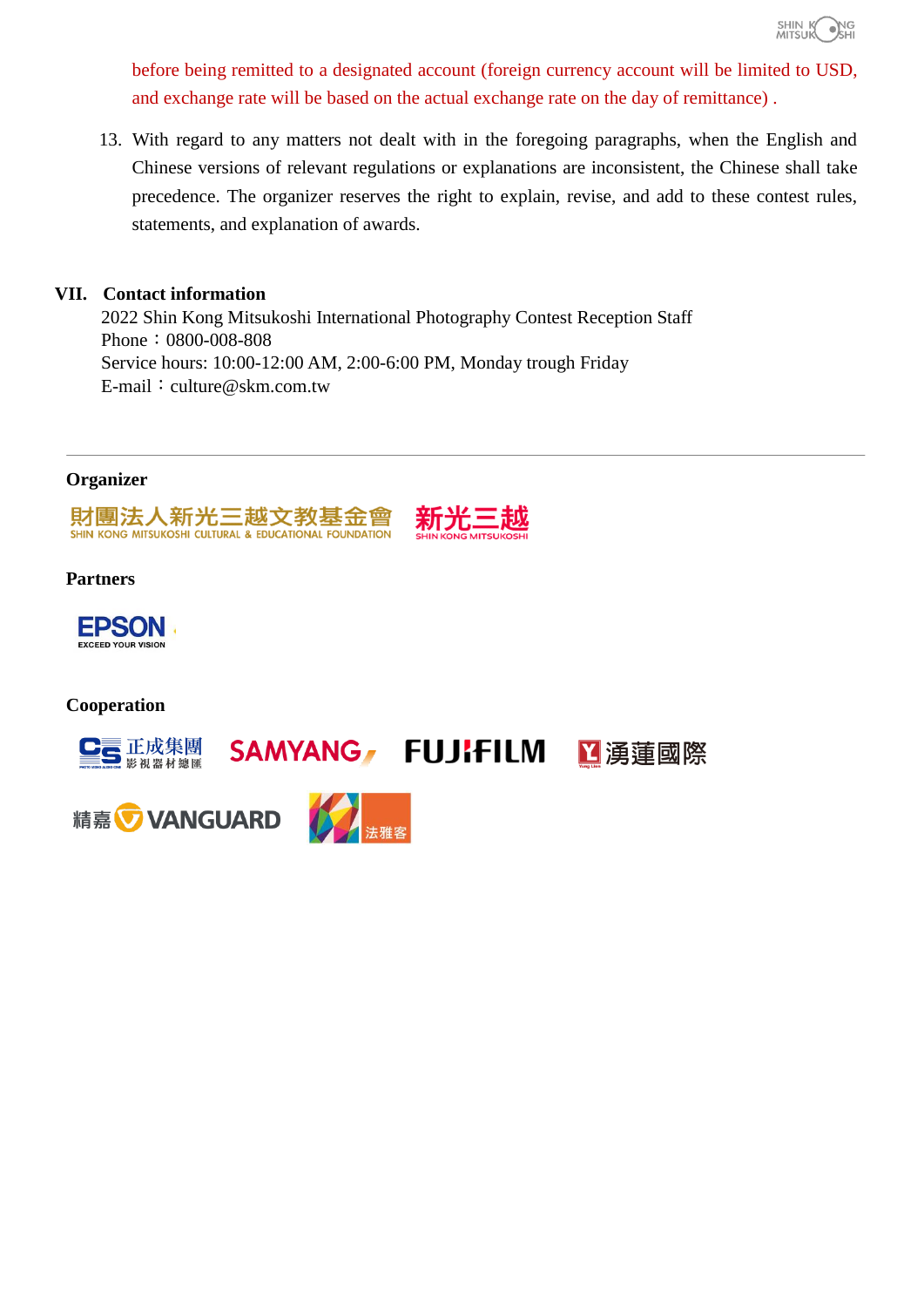

# **Appendix 1** 2022 Shin Kong Mitsukoshi International Photography Contest **Registration Form**

| Theme                                                        |                                                                                                                                                                                                                                                                                                                                                                                                                                                                 | Work Serial No.                                                                                                                                             | (for official use) |     |  |  |  |
|--------------------------------------------------------------|-----------------------------------------------------------------------------------------------------------------------------------------------------------------------------------------------------------------------------------------------------------------------------------------------------------------------------------------------------------------------------------------------------------------------------------------------------------------|-------------------------------------------------------------------------------------------------------------------------------------------------------------|--------------------|-----|--|--|--|
| Name                                                         |                                                                                                                                                                                                                                                                                                                                                                                                                                                                 |                                                                                                                                                             |                    |     |  |  |  |
| <b>Sex</b>                                                   | female<br>male                                                                                                                                                                                                                                                                                                                                                                                                                                                  | ID/passport No.                                                                                                                                             |                    |     |  |  |  |
| Birthday                                                     | Year                                                                                                                                                                                                                                                                                                                                                                                                                                                            | Month                                                                                                                                                       |                    | Day |  |  |  |
| Contact<br>Number                                            |                                                                                                                                                                                                                                                                                                                                                                                                                                                                 | Mobile phone                                                                                                                                                |                    |     |  |  |  |
| E-mail                                                       |                                                                                                                                                                                                                                                                                                                                                                                                                                                                 |                                                                                                                                                             |                    |     |  |  |  |
| Address                                                      |                                                                                                                                                                                                                                                                                                                                                                                                                                                                 |                                                                                                                                                             |                    |     |  |  |  |
| Occupation                                                   | $\Box$ Teacher<br>$\Box$ Farmer<br>$\Box$ Laborer<br>$\Box$ Business<br>$\Box$ Military<br>$\Box$ Public<br>servant<br>$\Box$ Food &<br>$\Box$ Construction<br>$\Box$ Self<br>$\Box$ Finance and<br>$\Box$ Information<br>$\Box$ Service<br>employed<br>Beverage<br>Insurance<br>technology<br>industry<br>$\Box$ Medicine<br>$\Box$ Photography<br>$\Box$ Advertising<br>$\Box$ Design<br>$\Box$ Student<br>$\Box$ Homemaker<br>$\Box$ Other<br>$\Box$ Retired |                                                                                                                                                             |                    |     |  |  |  |
| Source of<br>contest<br>information<br>(multiple)<br>choice) | □ Shin-Kong Mitsukoshi DM publicity<br>□ Shin-Kong Mitsukoshi website/e-bulletin<br>$\square$ Foundation website/Facebook page<br>$\square$ Taipei Metro light boxes<br>Saw poster/postcard, location:                                                                                                                                                                                                                                                          | $\Box$ Online media/advertisement<br>$\Box$ Newspaper/magazine<br>$\Box$ Referred to by friend or relative<br>$\square$ Recommendation by school/instructor |                    |     |  |  |  |
| Motive for<br>participation<br>Date:                         | $\Box$ Prizes $\Box$ Prize money<br>$\Box$<br>Prize-winning works can participate in touring exhibition<br>$\Box$ Prestige of event $\Box$ Personal challenge<br>$\Box$ The organizer strives to support and promote new talented photographers<br>2021                                                                                                                                                                                                         |                                                                                                                                                             |                    |     |  |  |  |

1. A registration form must be filled out for each set of (five photographs) comprising an entry; for example, three registration forms must be filled out if three sets of works are entered.

2. If you wish to fill out this form by hand, please fill out with block letters to help ensure the legibility of the form's content.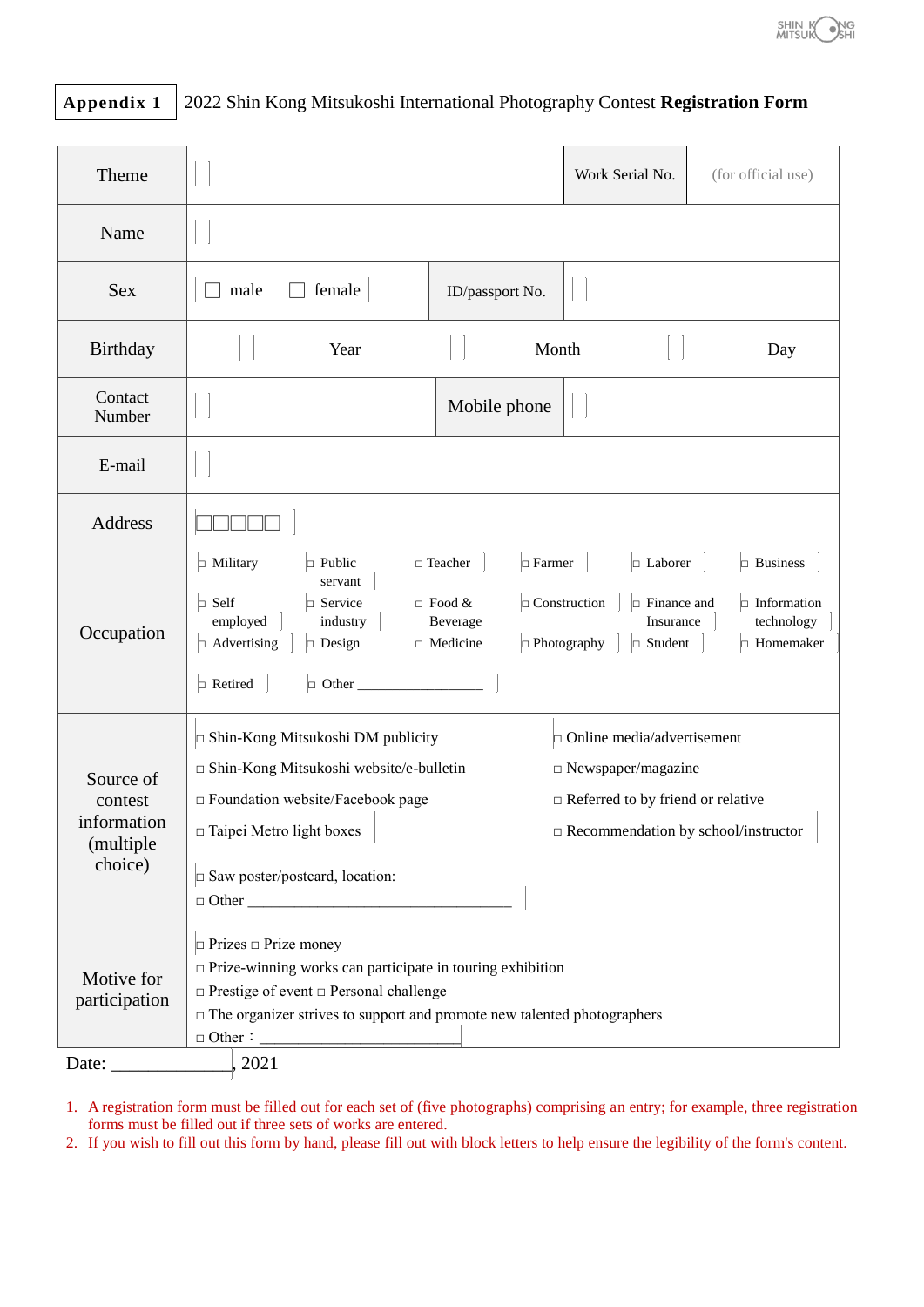

### **Appendix 2** 2022 Shin Kong Mitsukoshi International Photography Contest **Work Description**

| Name                                                      |                                                                                                           |    | Age |              | Sex             | female<br>male     |  |
|-----------------------------------------------------------|-----------------------------------------------------------------------------------------------------------|----|-----|--------------|-----------------|--------------------|--|
| Theme                                                     |                                                                                                           |    |     |              | Work Serial No. | (for official use) |  |
| Schematic Diagram of the Work                             |                                                                                                           |    |     |              |                 |                    |  |
| 1. Please paste the works in<br>sequence in the form      |                                                                                                           | 1. |     |              | 2.              |                    |  |
| 2. Graphic height should be<br>3.5cm                      |                                                                                                           |    |     |              |                 |                    |  |
| 3. Please print in color to<br>facilitate identification. |                                                                                                           |    |     |              |                 |                    |  |
| 3.                                                        |                                                                                                           | 4. |     |              | 5.              |                    |  |
|                                                           |                                                                                                           |    |     |              |                 |                    |  |
| Year(s)<br>photographed                                   | If the five photographs were taken in different years, please number them 1-5 in order of preference.     |    |     |              |                 |                    |  |
| Location(s)<br>photographed                               | If the five photographs were taken at different locations, please number them 1-5 in order of preference. |    |     |              |                 |                    |  |
| Work size                                                 |                                                                                                           |    |     | Output paper |                 |                    |  |
| Artistic concept<br>(in 400 words or<br>less)<br>Date:    | 2021                                                                                                      |    |     |              |                 |                    |  |

- 1. Please be sure to read the General Regulations of Contribution, especially the content in "VI, Rules, Regulations and Statements," and once entered into this contest you should accept and consent to the rules and regulations of this contest.
- 2. The organizer shall fill out the "Work serial number" field.
- 3. Please do not write the participant's name on a work label or on the back of a photograph.
- 4. To avoid legibility problems, please fill out the form using block letters if filling out an application by hand.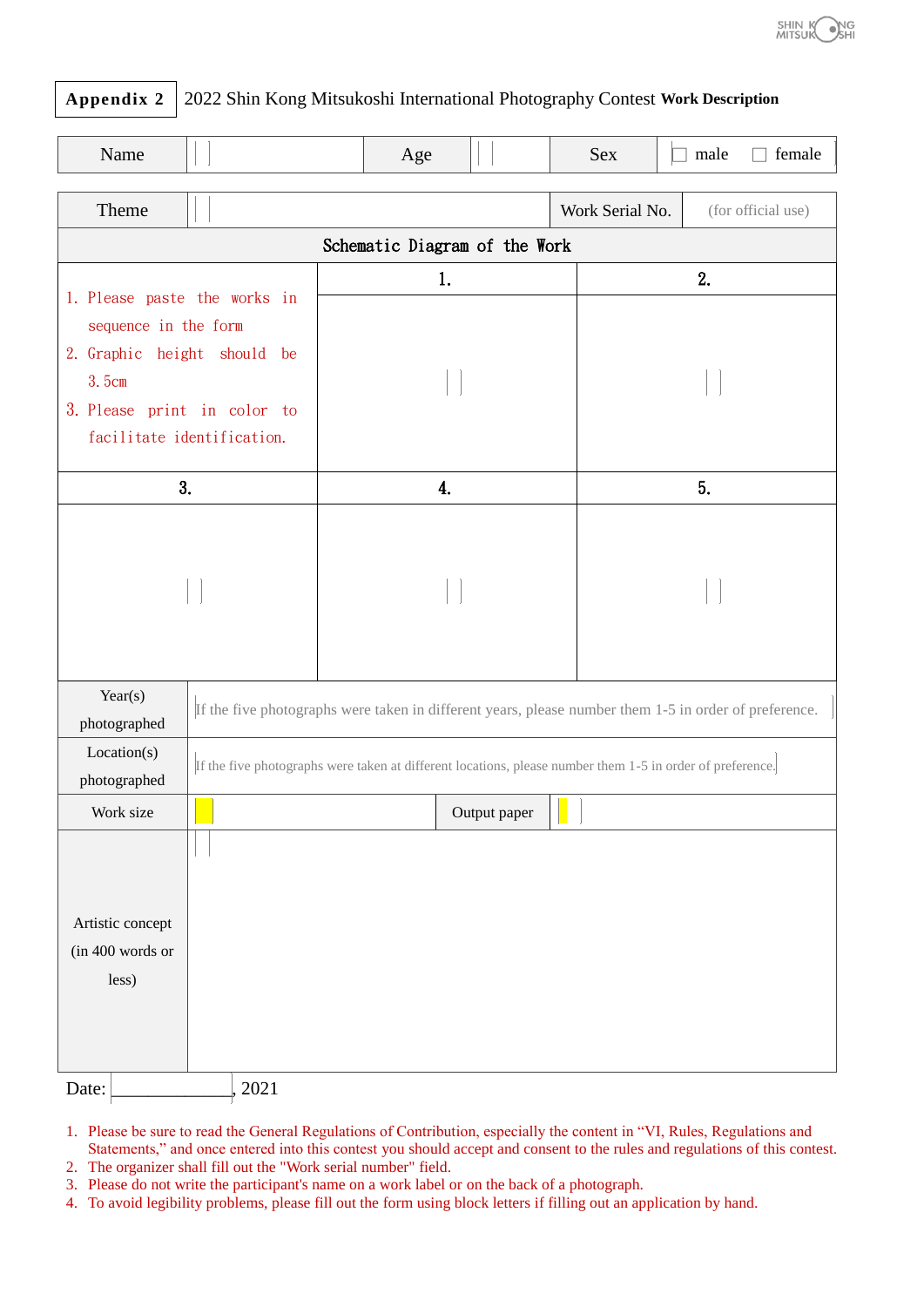# **Appendix 3** 2022 Shin Kong Mitsukoshi International Photography Contest Agreement

participating in the 2022 Shin Kong Mitsukoshi International Photography Contest" (herein referred to as the "Contest") held by the Shin Kong Mitsukoshi Cultural and Educational Foundation and the Shin Kong Mitsukoshi Department Store (herein referred to as the "Organizer") agrees to license the property rights at no cost to the Organizer and agrees to abide by the follo wing:

- 1. Guarantee that all personal information provided to the organizer is true and correct, and that no personal information is incorrect, false, forged or modified, and that the rules and regulations of the contest have been read in detail, been accepted and agreed.
- 2. Guarantee that the prize-winning entry of the contest is an original work of my own and has not previously been awarded at any photo contests, nor has it been published or displayed, published graphically or exhibited.
- 3. The Participant guarantees that relevant images and/or texts in the winning work do not infringe on the trademark, patent or intellectual property rights of any third party. Should an infringement occur, the Participant shall be solely responsible for such infringement. The Organizer and SKM shall not be liable for such infringements. If the organizer suffers damages for this reason, the participant shall bear responsibility for compensation.
- 4. The Participant guarantees that the right to publicize relevant portraits, images, and/or texts in the winning work has been authorized by the owners of said portraits, images, and/or texts. Should the Participant be unable to secure such rights due to geographical or temporal reasons, the Participant is willing to bear the ensuing consequences, which shall be no concern of the organizer. If the organizer suffers damages for this reason, the participant shall bear responsibility for compensation.
- 5. Agree to authorize gratis copyright of prize-winning entries of this contest to the organizer, and that the organizer can use it on a gratis basis without limitations on location, time, number of times and manner (including but not limited to the organizer using it in series events of Shin Kong Mitsukoshi International Photo Joint Exhibition for the purpose of event promotion, other exhibition events and in relevant products, advertisement or reproduce, distribute, issue or publish it, etc.), and the organizer can authorize a third party for relevant use.
- 6. The Participant agrees to permit the Organizer to provide the name and other related and essential information of the Participant to the press, other mass media, advertising agencies, jury members of the Contest, and the general public.
- 7. After being notified by the organizer of relevant rights conferred by the Personal Data Protection Act (i.e., the right to add to, correct, stop collecting, processing or using and delete any personal data provided herein under the condition of not affecting the organizer's rights; an application may be made for these actions in accordance with the Shin-Kong Mitsukoshi Cultural and Educational Foundation's regulations via personal negotiation with the Foundation), I agree to allow the organizer to acquire my personal data which shows my identity and traits for the purpose of contact and notification based on this activity and similar activities in the future, and allow the organizer to process and use my personal data via computer, e-mail, fax, telephone, text message, or writing within the ROC from the date the organizer receives my entry until the date that I request to cease the collecting, processing, or using of such information under the condition of not affecting the organizer's rights and that the deletion operation has been completed.